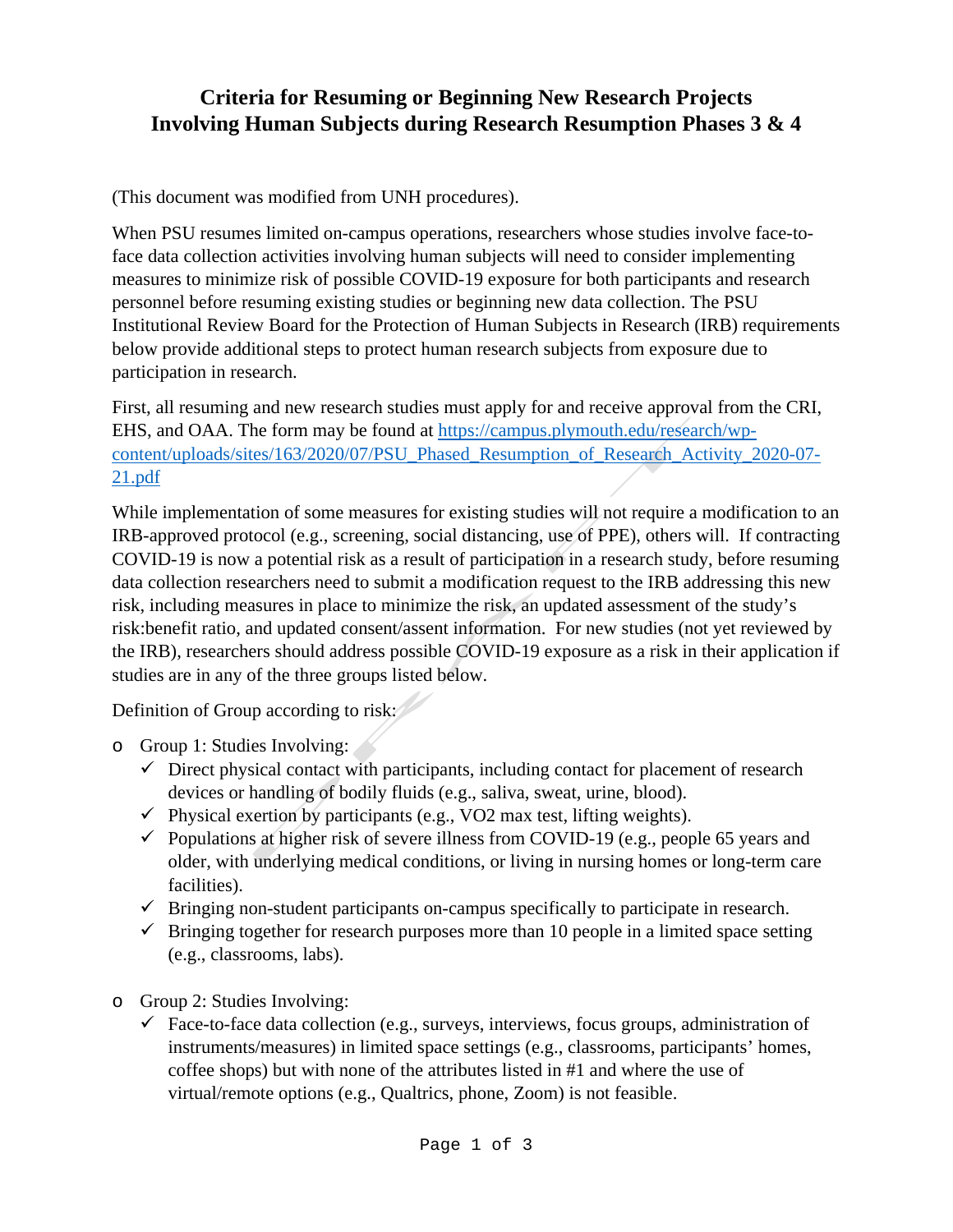- $\checkmark$  Observation or videorecording in limited space settings (e.g., classrooms, labs) where the individuals are gathered for non-research purposes (e.g., instruction).
- o Group 3: Studies Involving:
	- $\checkmark$  Face-to-face data collection in the outdoors (e.g., intercept studies at state parks or other public venues) where appropriate social distance can be maintained.
	- $\checkmark$  Data collection where the use of virtual/remote options (e.g., Qualtrics, phone, Zoom) are feasible.
	- $\checkmark$  Presence of students on campus in groups, whether in classes, athletic events/competitions, or other gatherings that occur for non-research purposes.

In resuming a research study or when developing a new study that involves face-to-face data collection regardless of Group, researchers need to address 1-5 below:

- 1. Discuss with research personnel before resuming a study the possible risk of COVID-19 exposure as it pertains to conducting the research study, and only involve those who agree (without undue influence or coercion).
- 2. Change where possible study procedures (recruitment, consent, or data collection) to minimize exposure.
- 3. Confirm that all research personnel have been trained before commencing data collection on any new procedures adopted to prevent exposure to COVID-19.
- 4. Outline contingency plans for the study if studies have to stop again on short notice in the upcoming months in the event that the university stops all on-campus operations and research again due to public health concerns related to a second wave of COVID-19 (e.g., a localized outbreak, another statewide stay at home order).
- 5. Develop continuity plans for studies in the event that a member of the research team or a participant reports exposure to, developing symptoms associated with, or having tested positive for COVID-19 within 14 days of a data collection event (e.g., visit to a lab, interview). The plan should explain reporting procedures and the assessment of whether to continue the study and any changes or measures implemented to minimize further exposure to COVID-19 for research personnel and other participants.

Different types of studies may need different measures to prevent exposure to COVID-19. Measures to minimize the risk of COVID-19 exposure that researchers in Group 1 need to implement, and Group 2 and 3 may need to implement, as appropriate for the research setting and the study include, but are not limited to:

- 1. Confirm the following are in place where applicable for Group 1 studies and as appropriate for Group 2 or 3 studies, following University requirements/guidance:
	- a. Procedures for screening of research personnel and research participants for potential risk before they travel to the data collection site or before data collection and documenting such screening (not part of the research record). Screening may be necessary at the midpoint of the day if data collection will last longer than 4 hours.
	- b. Research personnel and participants have the appropriate Personal Protective Equipment (PPE) (e.g., gloves, masks) and have been trained in their use (and documentation of such).